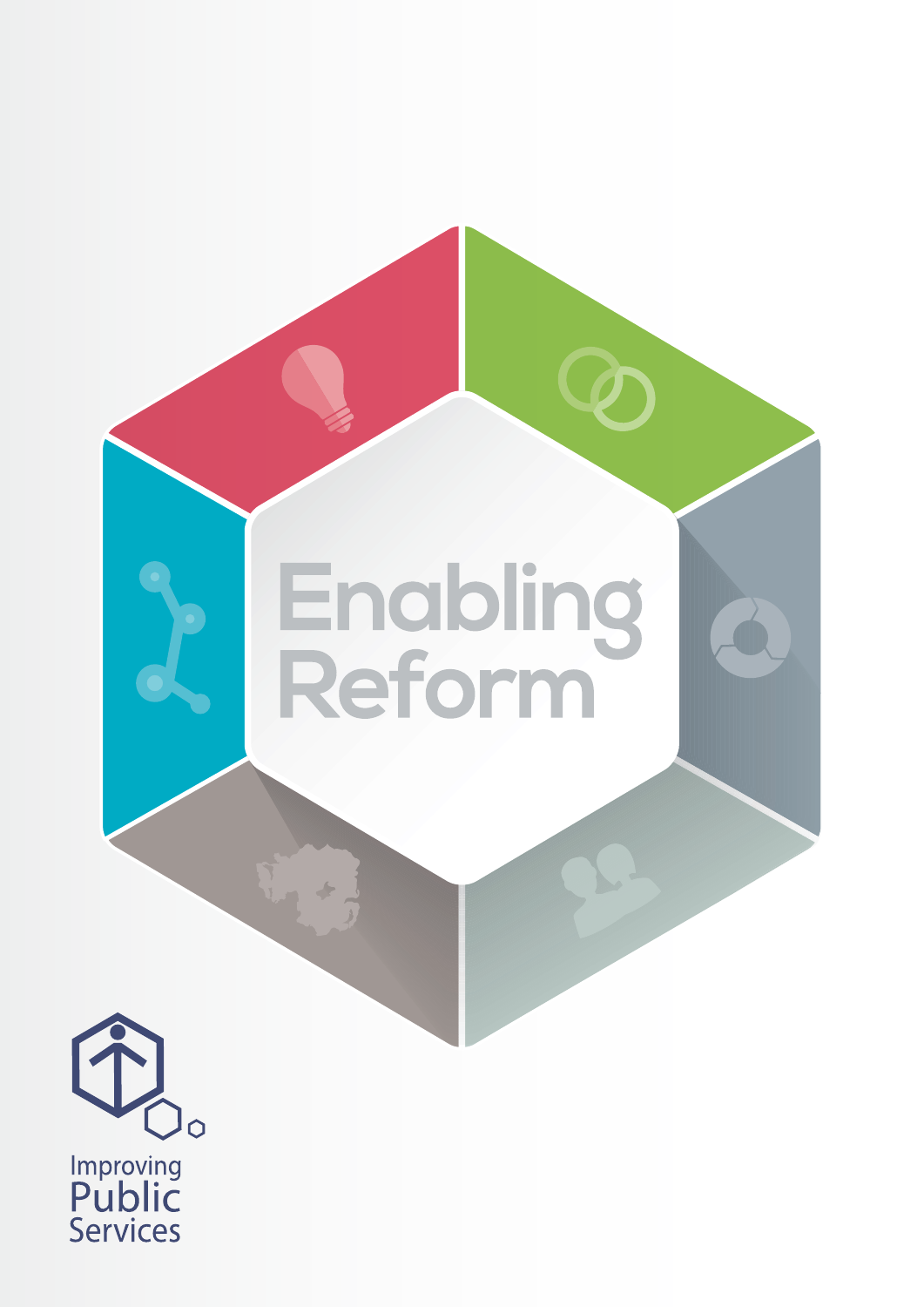Introduction Public Sector Reform

**Public Sector Reform and Restructuring is a key element of the Executive's work programme and it is referenced in both the December 2014 Stormont House Agreement and the November 2015 Fresh Start Stormont Agreement.** 

**This recognises the part reform and modernisation play in the drive for quality public services to meet the needs of a growing and ageing population whilst living with real term resource reductions.**

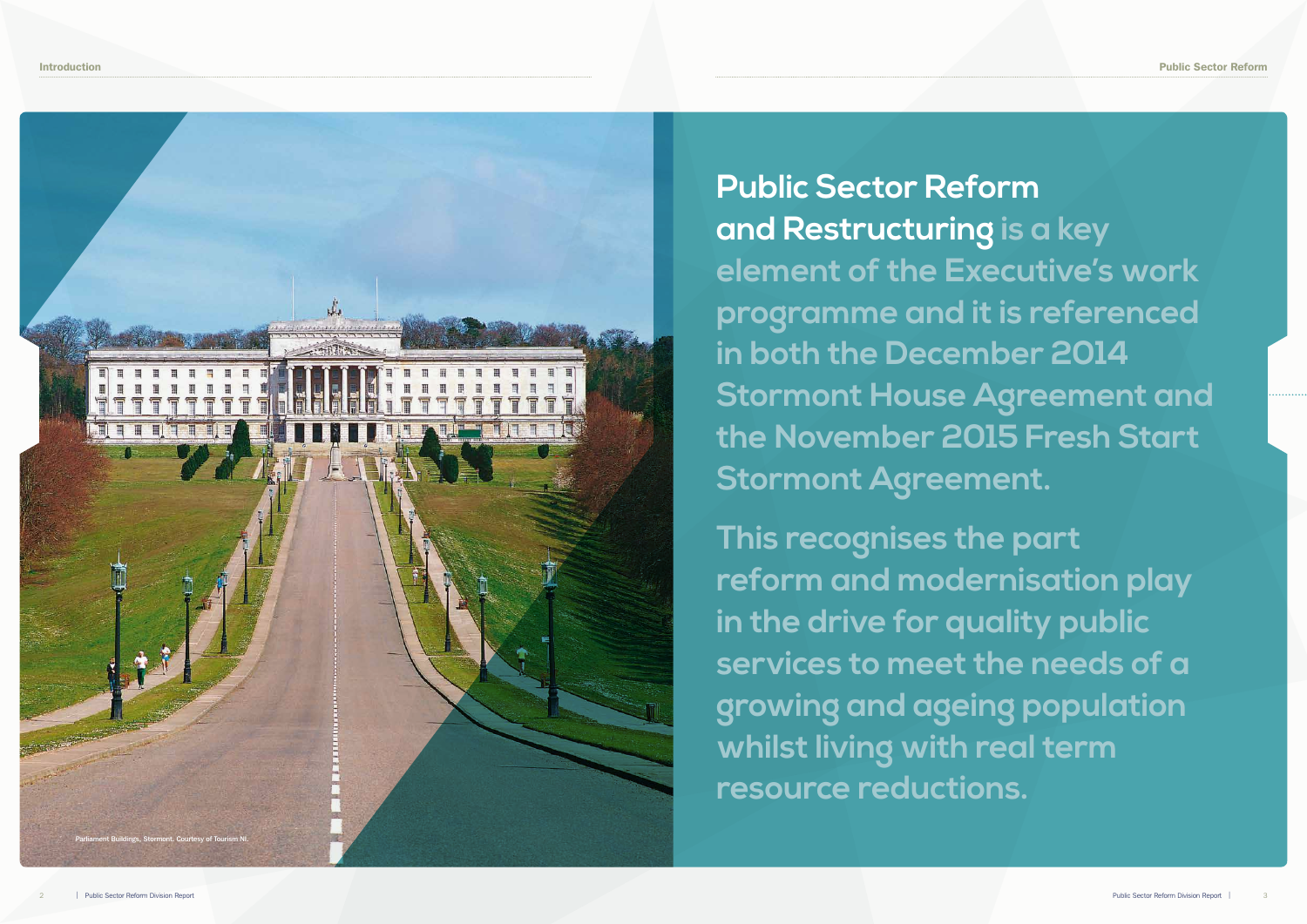$\odot$   $\odot$   $\odot$ 

**Public services are important to everyone and we all rely on them at some time. The scale of current service provision is quite amazing…**



### **of municipal waste in 2014/15**



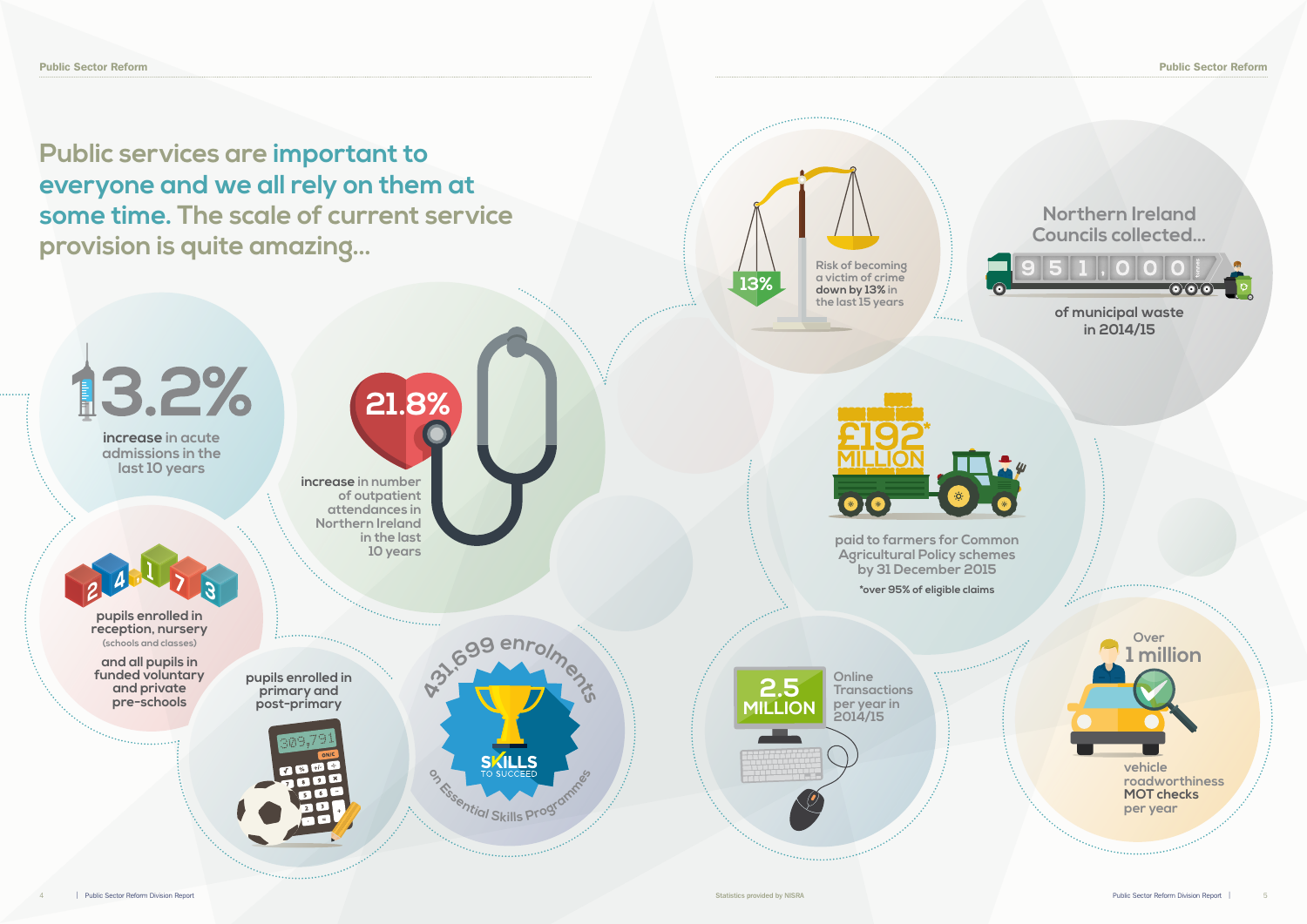Public Sector Reform Public Sector Reform



**t o be… 2.021 million** by 2030 **2.0 million**<br>
1.974 million by 2037<br>
1.939 million **1.939 million 1.894 million** by 2019 **1.840 million That's a projected increase of 9.8%**

**Reducing budgets, increasing demands and changing expectations all present challenges both to those using these services and those delivering them.** 

**<sup>P</sup>ensione<sup>r</sup> <sup>R</sup>atio<sup>s</sup>**

**<sup>R</sup>educin<sup>g</sup> <sup>B</sup>udget<sup>s</sup>**

**<sup>A</sup>gein<sup>g</sup> <sup>P</sup><sup>o</sup>pulatio<sup>n</sup>**

**Northern Ireland Executive's non ring-fenced budget is projected to** 

 **fall by 4.5% in real terms by 2019-20 from the 2015-16 baseline position**

**In the decade to 2020 we expect the Northern Ireland population to grow by around 100,000 people – this represents an increase of around 5% since 2010.** 

**However, the 65+ age group is expected** 

 **to increase by 25%** 

**during this decade (from 261,000 in 2010 to 327,000 in 2020)**

**…in 1971 19 people 65+, per 100 of working age\***

**…by 2061**

**50 people 65+, per 100 of working age**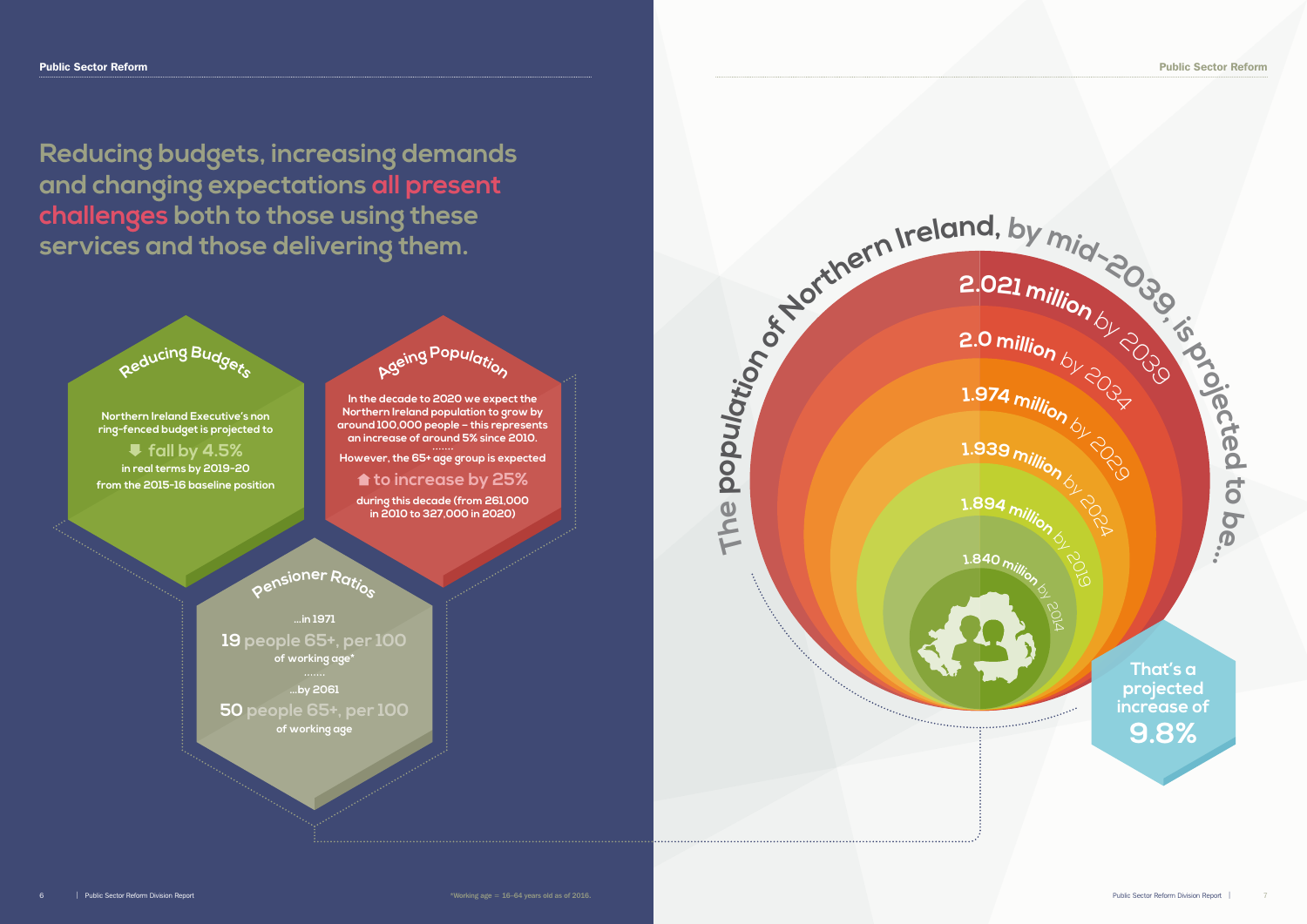### **Leading the response**

**Many service reforms have already been completed, not least at individual department level. Change has been a constant theme for many years.**



**Key elements of the Public Sector Reform and Restructuring programme have included ways to reduce costs at a transactional level and ways to transform public service delivery through encouraging more innovative approaches.** 



Northern Ireland, the Northern Ireland Executive has adopted Public Sector Reform and Restructuring as a key element of its work programme, flowing from

and the Fresh Start Agreement (November 2015), and captured in the Programme for Government (2016-2021).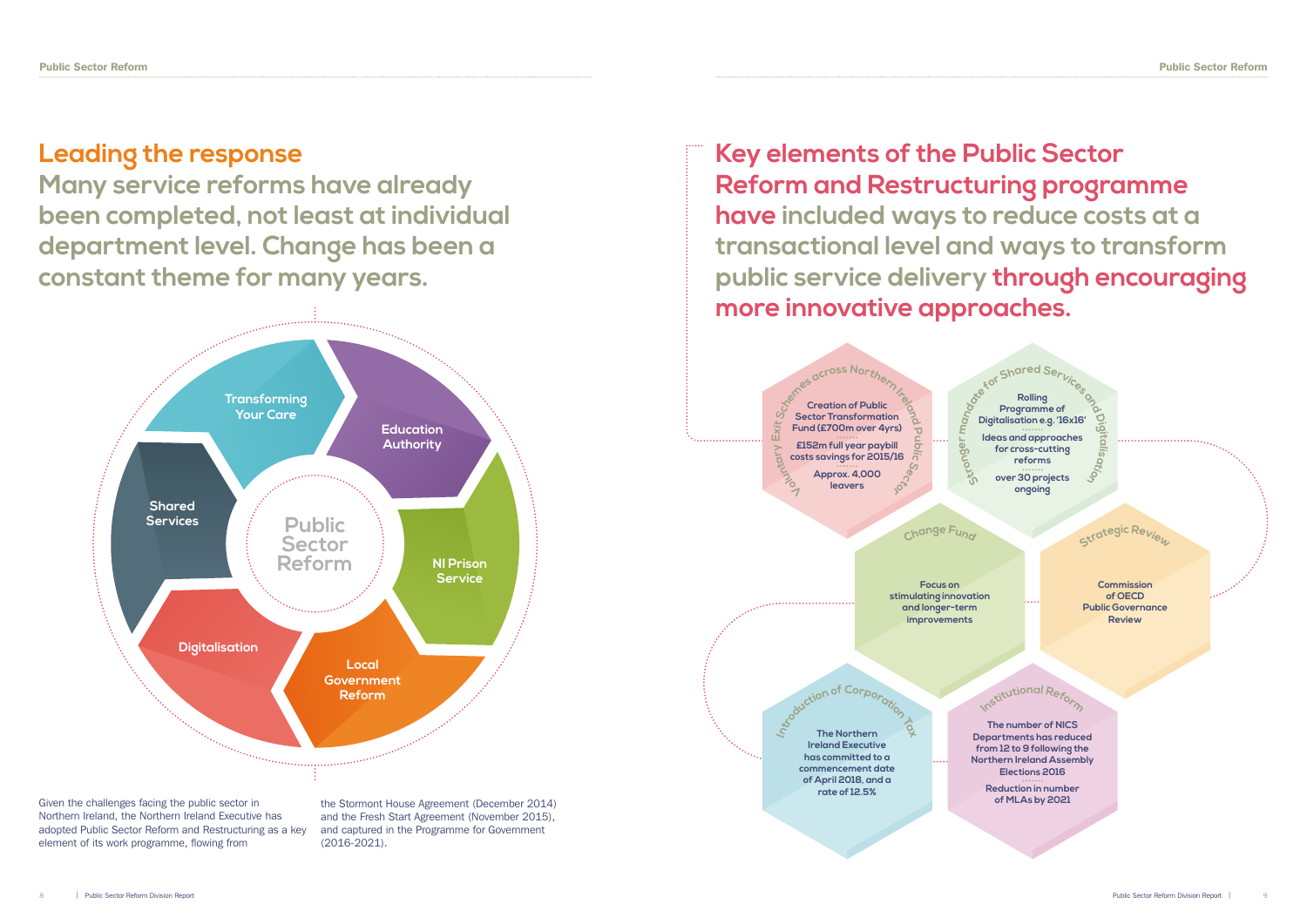**Innovation Labs Business Consultancy Service**

**Economic Advisory Unit**

**Citizen & Sectoral Engagement**

**Ministerial Advisory Council**

**Staff Engagement**

**OECD Review Transformation Fund Cross Cutting Reform**

**Change Fund**

PSRD has been involved in leading and supporting a number of key strategic interventions aimed at shaping the future delivery of public services in Northern Ireland, such as the OECD Strategic Review and the Cross Cutting Reform Programme.



PSRD is involved in developing new and existing cross-cutting reform tools to assist those leading reform activities and to help improve operational service delivery within the NICS and wider public sector.



Engagement is a critical enabler to the process for co-designing public services. It helps to develop the type of services that the public development and approach to public



### **Public Sector Reform Division**

Within the Northern Ireland Civil Service (NICS), the Department of Finance (DoF) has policy responsibility for many of the current cross-cutting areas of reform and restructuring.

### **PSRD services include…**

In September 2013, Public Sector Reform Division (PSRD) was launched to support, lead and enable reform across the wider public sector.

PSRD's primary role is to work collaboratively with other organisations to promote innovation and reform as well as business improvement and implementation of recognised best practice models.

# **A three strand approach has been adopted to the development of Public Sector Reform – Strategic, Operational and Engagement**



### **PSRD Key Objectives…**

- **Exploring opportunities, engaging with staff and disseminating best practice reform lessons**
- **Leading, developing and implementing**  8 **innovative solutions that generate more efficient and effective outcomes in and across Northern Ireland Executive departments, arms length bodies and local authorities**
- **Working co-operatively with departments to support and enable the improvement of services for our citizens**
- **Managing, monitoring and reporting on the implementation of reform**



**Over the next few pages, main areas of activity under these three banners (some of which resonate in one, two or three areas) are colour-coded where appropriate.**

**The team brings together expertise in innovation, economic review and appraisal, programme/ project management and business consultancy, utilising experience from both within and outside the wider public sector**

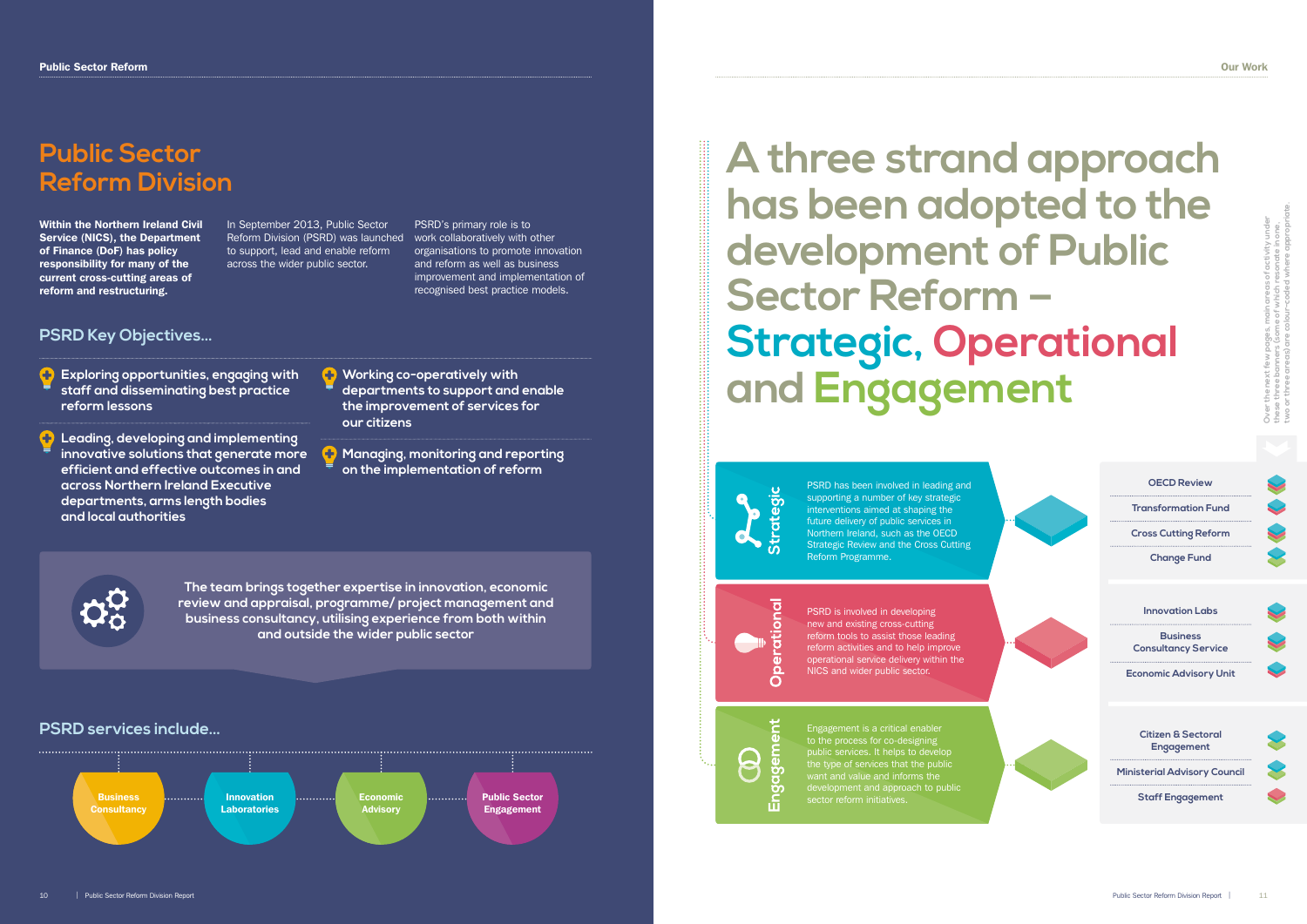### **Organisation for Economic Cooperation and Development – OECD Review**

The Organisation for Economic Cooperation and Development (OECD) recently conducted a strategic review of public sector reform in Northern Ireland.

This was the first ever sub-national public governance review to be conducted by OECD.

PSRD Economic Advisory Unit played a key role in supporting the work of the OECD here in Northern Ireland.

The Review provided an invaluable opportunity to understand how public services in Northern Ireland compare with best practice across the world, showcasing where we are ahead of comparable countries and identifying where we can improve.



 $\mathbf{Q}_{\alpha}^{\mathbf{Q}}$ 

The OECD Report makes recommendations across a range of strategic, operational and engagement themes.

 $\bullet$ 

### **The PSRD Role**

liaison with OECD to develop the Terms of Reference for the Review

coordination and implementation of the review at various stages e.g. questionnaire, missions, case studies

manage interface between the Northern Ireland Executive and OECD officials

develop government response to OECD Review in liaison with Executive and Departmental officials

**The OECD also made targeted recommendations on 6 case studies which were selected on their potential to generate the greatest impact. These were…**

**The OECD Review (2016) and the related agreed actions feed into the development of the Programme for Government.** 

### **OECD Report also identifies six broad lessons for implementing reform**

## **OECD Review Coverage**



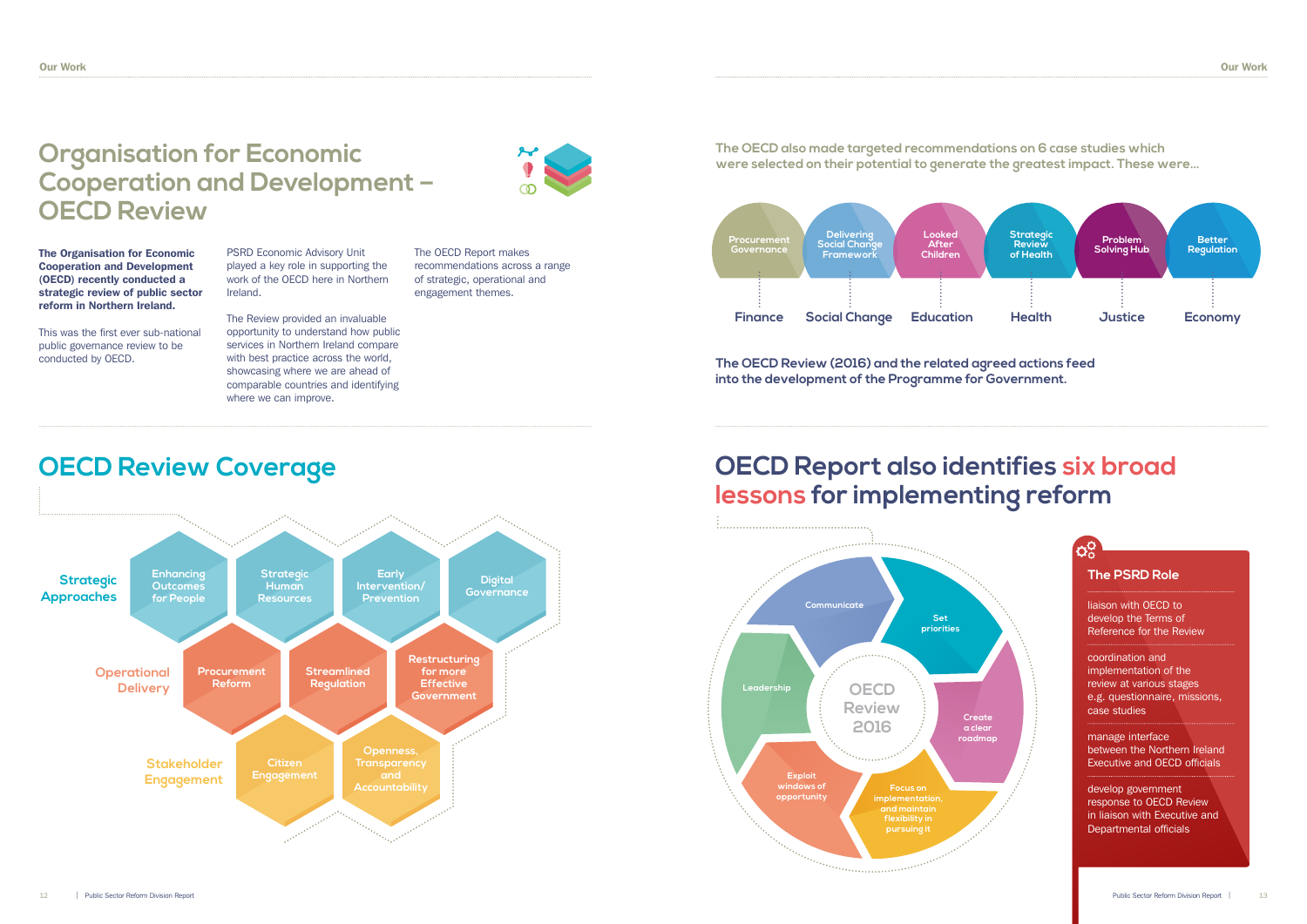### **Transformation Fund to Support Voluntary Exit Schemes (VES)**

#### A number of Voluntary Exit Schemes (VES) have been introduced across the public sector.

In support of this, a Public Sector Transformation Fund (PSTF) financed from borrowing under the Reinvestment and Reform Initiative (RRI) makes up to £700m available over four years.

To oversee the allocation and monitoring of funding from PSTF, the Public Sector Restructuring Steering Group (PSRSG) was established.

Chaired by Dr Malcolm McKibbin, Head of the Civil Service, it has membership from each Department.

PSRD has played a key role in supporting the work programme of this group.

### **The PSRD Role**

supporting the design of the funding allocation methodology

monitoring and forecasting allocations of transformation funding

managing and overseeing the bidding process

providing recommendations of proposed allocations to PSRSG members and Minister



In January 2015, the Executive agreed to a review that would identify and assess NICS crosscutting reform opportunities to improve service delivery and help individual departments action their pay-bill reductions.

The Department of Finance was identified as the lead department to develop this crossgovernment response.

To take this review forward, a NICS Cross Cutting Reform Working Group was established to oversee the programme.

Extensive consultations with senior civil servants were used to identify cross-cutting opportunities.

Executive agreement was reached in November 2015 to take these opportunities forward for full feasibility with the NICS Board providing overarching governance.

Cross Cutting Reform Programme enables a higher degree of crossdepartmental working and the creation of corporate solutions.

### **The PSRD Role**

 $\mathbf{Q}_{\alpha}^{\mathbf{Q}}$ 

designed programme and established NICS Working Group

engaged external expertise to ensure best practice approach

designed and facilitated workshops with senior civil servants on thematic basis

developed a framework for analysing the potential of cross-cutting reform opportunities for the NICS

ongoing programme support to NICS Board including direct consultancy support to crosscutting reform projects

### **Cross Cutting Reform Programme**

**2015/16 public sector voluntary exit schemes resulted in approx. 4,000 leavers equivalent to £152m full year savings.**

**£200m in 2015/16**



**Greater consolidation of services across the NICS** 

**Changing how the NICS interacts with the citizen** 

**Better utilisation of resources across the NICS** 

**More effective use of technology** 

**Proportionate governance**

**Management and generation of revenue streams** 

### **This Cross Cutting Reform Programme comprises over 30 projects across six themes**



**C**C

**£152m**



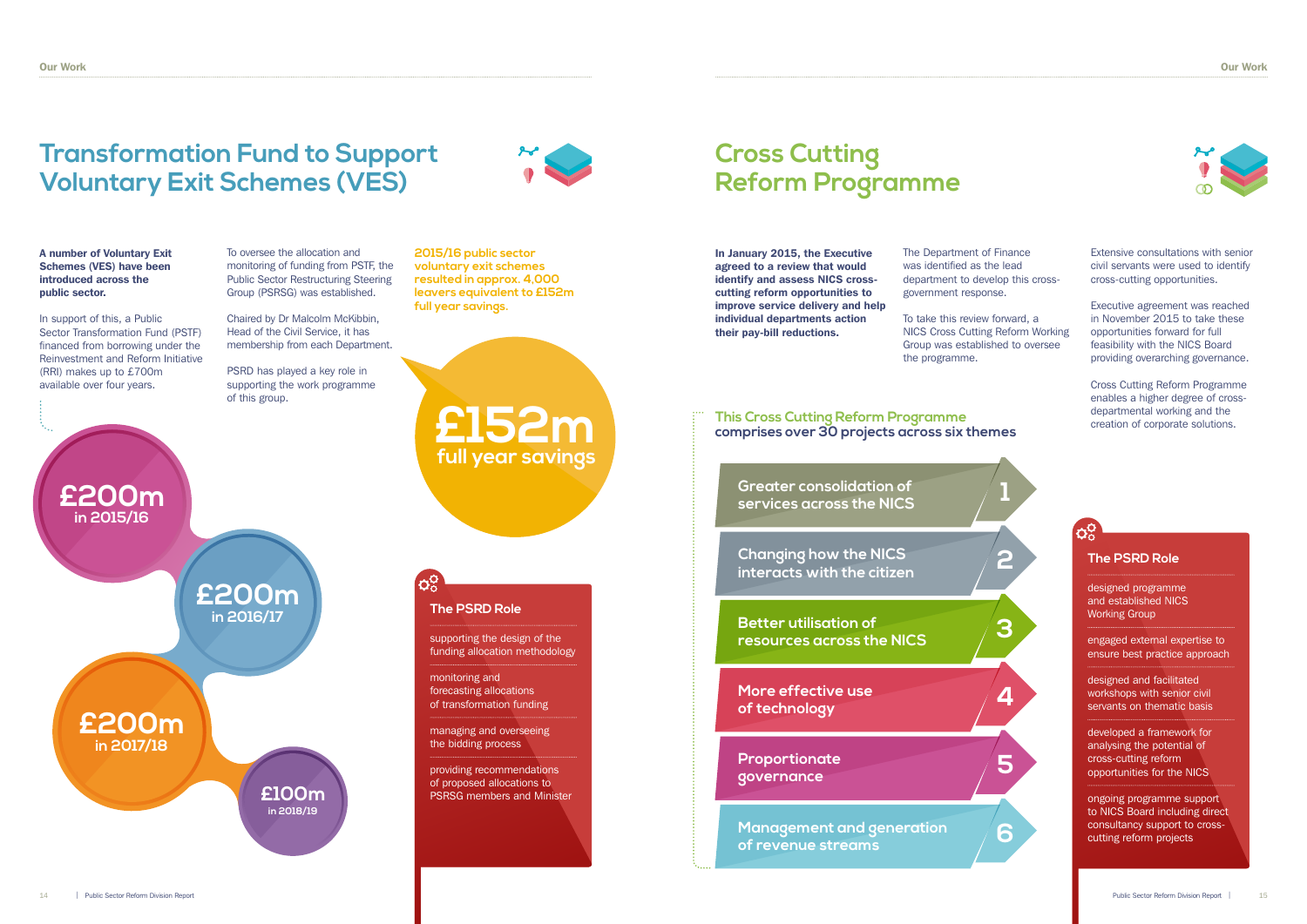### **Change Fund 2016/17**

The Change Fund will continue to finance upfront investment in cross-cutting reform initiatives and preventative measures that are expected to generate savings in the longer term.

The introduction of new innovative ways of working will be central to in the public sector.

assisting transformation and change

### **The PSRD Role**

led in developing criteria for the Change Fund scheme

assessed feasibility of bids/applications for funding and made recommendations to Minister

completion of an interim evaluation and progress report, and will oversee evaluation of Change Fund programme

## **Change Fund 2015/16**



In the current budgetary climate, the Change Fund drives forward reform initiatives; providing upfront investment to stimulate innovation, improve outcomes for citizens

**There was a significant response to the Change Fund which was oversubscribed by nearly five times the value of the fund.** 

An evaluation of funded projects and overall impact of the 2015/16 Change Fund will be completed.





**to deliver Estate Rationalisation as part of NI Executive Asset Management Strategy** 

### **£4.5m allocated to the**

**Cross Cutting Reform Programme** 

**£1.1m**

**for a pilot Small Business Research Initiative (SBRI) Challenge Fund to support innovation in Northern Ireland companies**



**Examples of the types of support provided by the Change Fund are set out below...**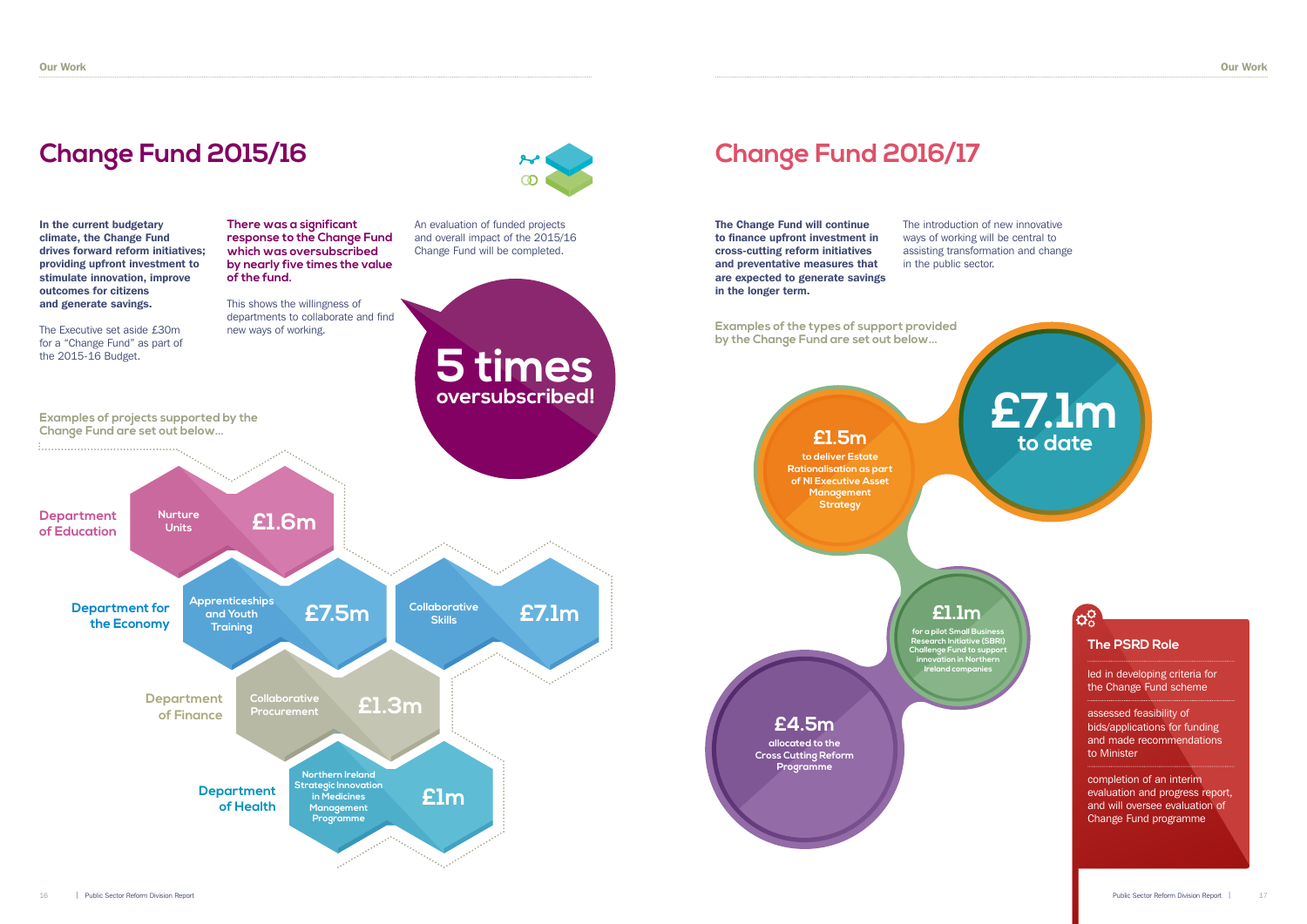**"The Northern Ireland Public Sector Innovation Laboratory aims to improve public services by creating new and ground-breaking innovations through transformation and invention. Labs make a difference by creating a safe space for key players to formulate and test ideas, make mistakes and learn from them, to develop refined, added-value solutions to complex challenges"…**

Launched in April 2014, the Northern Ireland's Public Sector Innovation Laboratory is one of the first regional labs to be established by a devolved administration.

Within PSRD, the Innovation Lab Team adopts a range of innovative approaches including service

modelling, design thinking and whole systems analysis.

To date, a number of Labs have been completed covering a range of areas including regulatory impact and procurement. The Team has also made notable steps in taking forward several Behavioural Insights projects to improve public services.

Based on the success of completed labs, there is a growing interest across the public sector in commissioning further Labs, as well as increased interest in Lab participation.

Further Labs are planned during 2016/17 across a range of areas and departments.



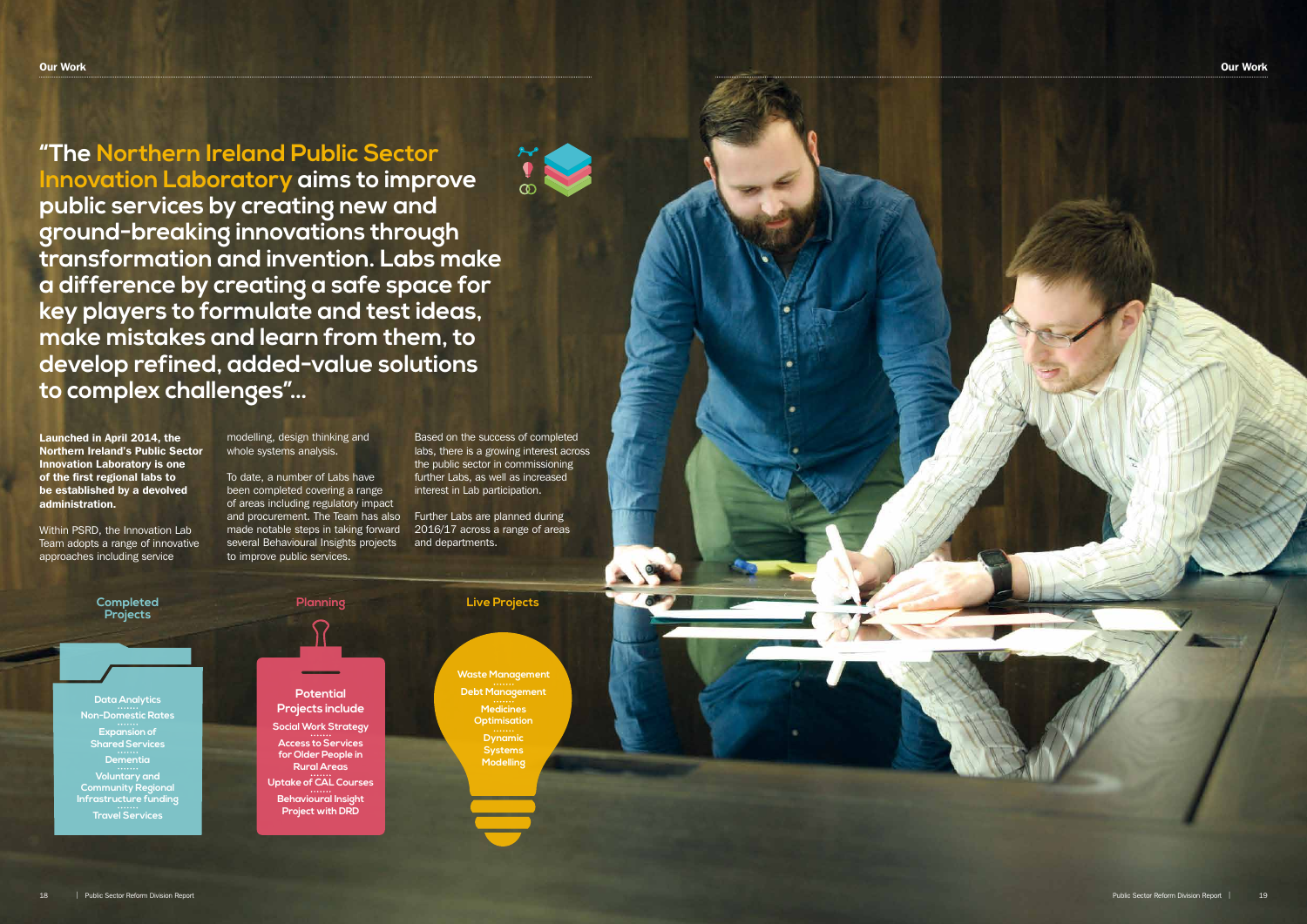![](_page_10_Picture_23.jpeg)

**The Innovation Labs team worked with the Social Security Agency on benefit uptakes to improve the level of response to the annual campaign to encourage elderly citizens to claim benefits. The intervention designed using behavioural insights** 

### **doubled the responses**

**compared to the previous campaign**

### **What are behavioural insights?**

**Behavioural Insights draw on a mix of psychology and economics to help us understand how people behave and make decisions in day-to-day life.**

**Understanding people's behaviour allows the Innovation Lab to…** 

- **· Help people get the maximum benefit from their public services**
- **· Improve the design and implementation of public policy**
- **· Increase the uptake of public services**

### **How we use behavioural insights?**

**The Innovation Lab uses behavioural insights in their work with government departments to…** 

- **· Understand how people behave in different situations**
- **· Appreciate how people react to information and communications**
- **· Simplify processes and language, and remove unnecessary steps**
- **· Encourage and enable people to make choices for themselves**

**The use of behavioural insights in letters, telephone calls and text messages across the NICS and wider public sector have shown that small changes to how information is communicated can have a positive impact on how people respond to them.**

![](_page_10_Picture_14.jpeg)

![](_page_10_Picture_15.jpeg)

![](_page_10_Picture_16.jpeg)

**Live Projects**

**Court Fines Rent Arrears Benefit Uptake Carrier Bag Levy**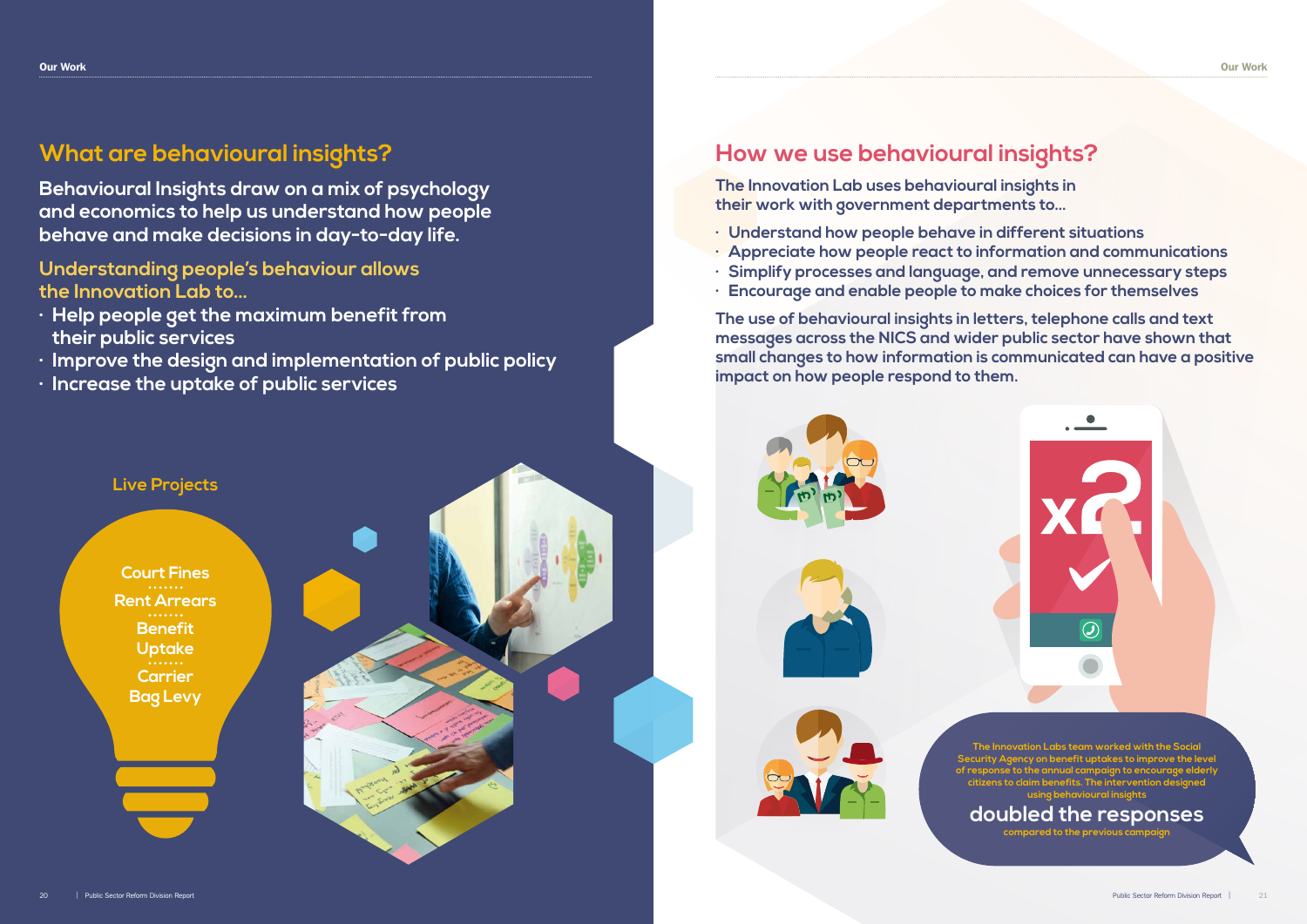## **BCS are specialists in**

#### BCS is a team of highly skilled, certified, Business Consultants from the public and private sectors.

BCS has access to a range of expertise across the Public Sector and partners, where appropriate, with external providers to bring necessary subject matter expertise in the delivery of its portfolio of services.

### Principal source of internal consultancy. Work in partnership with clients

and a proven track record for delivering results and VFM.

Internal perspective from experienced consultants who understand the public sector ത

Active skills transfer to enhance internal capabilities.

No time consuming costly procurement process required.

## **Business Consultancy Service (BCS)**

**Adapting Existing Services PSRD has brought together some existing services to support and facilitate the wider Public Sector Reform agenda…**

> **Economi Inactivity Strategy mapping for DfE**

The EAU is responsible for benchmarking of international perspectives and dissemination of best practice on reform initiatives.

The Unit is developing capacity to support the creation of alternative funding models such as Community Mutuals and Social Impact Bonds with social enterprises.

## **Economic Advisory Unit (EAU)**

### **BCS continues to grow its portfolio of reform projects. This includes leading the Cross Cutting Reform Programme.**

**Significant reform projects** 

**delivered by BCS include**

**BCS support each step of the consultancy journey SHAPING, PLANNING and IMPLEMENTING CHANGE**

**DoF Internal Budget Review Programme**

**Senior Management Review of CCEA**

**NI Water Board Effectiveness Review**

**DE Senior Management Review**

**DAERA**  C<mark>arrier Bag Le</mark>v **Scheme Process** 

**Development & Post Project Evaluation facilitation**

**ESS Business Planning**  **Belfast City Council Business Continuity Planning**

**CPD Business Planning facilitation**

![](_page_11_Figure_15.jpeg)

**Board** 

![](_page_11_Picture_20.jpeg)

**Effectiveness Facilitation**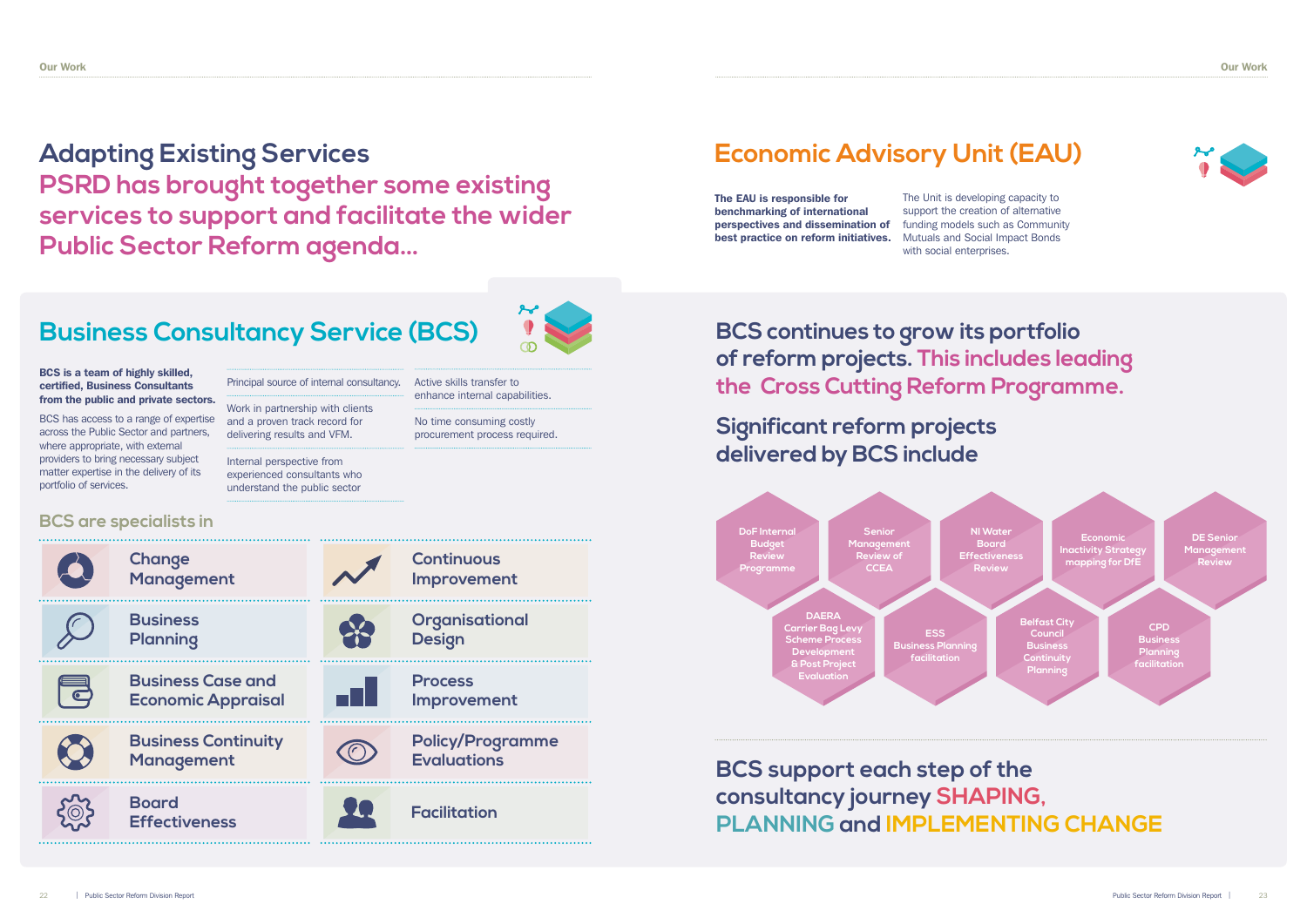#### Citizen & Sectoral Engagement

PSRD supports the Minister and senior managers in direct engagements with citizens and sectoral representatives via roundtable discussions, presentations and individual meetings.

These engagements are used to outline plans for reform and obtain feedback and views to inform the future approach.

#### Ministerial Advisory Council

Established in 2014, the Ministerial Advisory Council (MAC) brings together an international expert advisory panel of practitioners, business people and academics to provide independent advice on public sector reform, improvement and innovation in Northern Ireland.

Chaired by the Finance Minister, the Council has met on a number of occasions, considering issues relating to communication, public engagement, OECD and the vision for public sector reform.

#### Staff Engagement

The staff innovation scheme, known as 'Ideas Engine', was launched on a trial basis within DoF in April 2014. The overall purpose of the Ideas Engine scheme is to build staff engagement, encourage staff innovation, promote reform and surface ideas to improve services.

To date, the scheme has generated over 300 ideas, with six meriting a financial award for potential improvements across a range of areas including procurement and media management.

### **Engagement**

**We recognise it is important to promote and communicate progress on public sector reform through supporting and facilitating engagement activities. Some key engagements which have helped shape the current reform programme include**

### 

### **Summary of ongoing Engagement activity**

#### Northern Ireland Executive Sub Committee for Improving Public Services

Northern Ireland Executive sub Committee has been established to facilitate engagement at a Ministerial Level on the OECD review and related cross-cutting public sector reform activity.

#### NICS Awards

The NICS Awards Scheme was introduced for all staff to recognise high achievers and those staff who go the extra mile. Building on the success of inaugural awards held in 2015, a second awards exercise was launched in 2016.

The NICS Awards 2016 were an important engagement initiative with over 260 nominations received under the nine award categories.

#### Carnegie Roundtable on Wellbeing in Northern Ireland

This group was established in 2014 to create a road map for measuring wellbeing and for achieving wellbeing outcomes for citizens and communities.

Their recent report 'Towards a Wellbeing Framework: Findings from the Roundtable on measuring Wellbeing in Northern Ireland' identified 7 steps for developing a 'wellbeing framework'.

PSRD is at the forefront in delivering against many of the challenges laid down in the report.

#### Chief Executives' Forum

PSRD commissioned the Chief Executives' Forum (CEF) and Queens University Management School and the Centre for Not-for-profit and Public Sector Research (CNPPSR) to undertake work to create the 'Shaping Reform' report.

This work was initiated by the Finance Minister and involved senior managers considering four aspects of the reform programme

· Leadership

### · eGovernment / Digitalisation · Reward & Recognition

- 
- · Culture Change

PSRD have used the 'Shaping Reform' report to develop plans for the next phase of reform along with outputs from the Cross Cutting Reform Programme and OECD Review.

#### SCS Masterclass

PSRD worked with the Centre for Applied Learning to develop a series of SCS Masterclasses on the topic of 'Public Sector Reform and Innovation'.

The purpose of this series was to showcase examples of successful reforms within the Northern Ireland Public Sector to senior leaders across the NICS and to open a network of contacts who can share lessons learned across the wider public sector.

![](_page_12_Picture_39.jpeg)

![](_page_12_Figure_2.jpeg)

### **The PSRD Role**

secretariat of MAC, Executive sub-Committee and Reform Champions Network

drafting submissions & speeches for Ministerial events

coordination and facilitation of stakeholder events e.g. NICS Awards, innovation events etc.

drafting responses to correspondence on reform related themes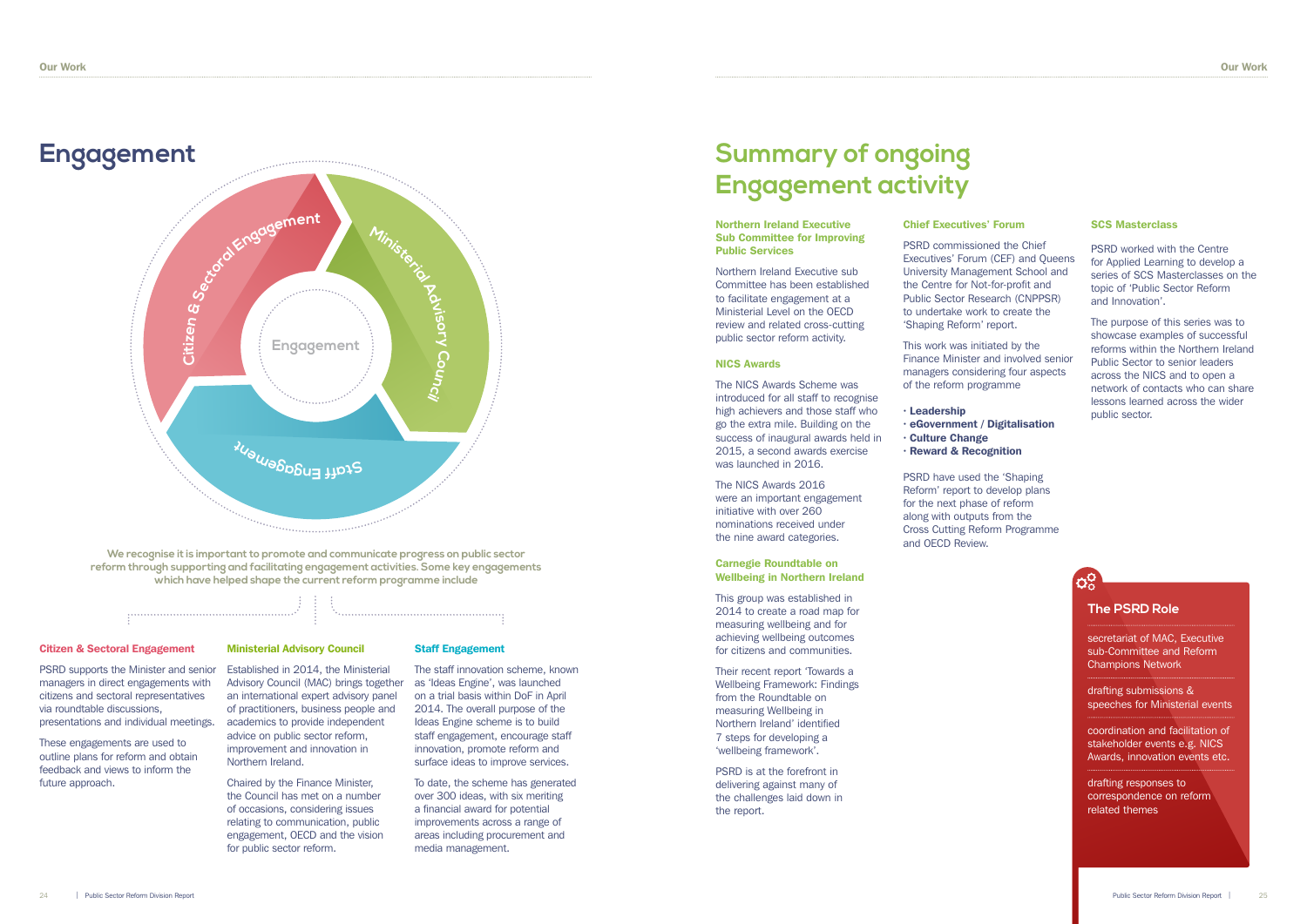## **Looking Forward**

**Significant progress has been achieved on delivering public sector reform over the last two years.** 

**The public sector workforce has reduced. More of its services are available online. Its capacity and capability to foster innovation and work collaboratively has improved.** The Stormont House Agreement of December 2014 included a commitment to reduce the number of Departments from 12 to nine.

PSRD will provide consultancy support to the new departments in the form of organisational design and development.

New Programme

### for Government

The Executive has made a commitment to develop the new Programme for Government (PfG) using a clear outcomes-based approach.

PSRD will play a crucial role in helping to design the methodology for monitoring and measuring the resultant outcomes.

#### OECD Review

PSRD is coordinating the actions for implementation of the recommendations flowing from the OECD (2016) Report.

Cross Cutting Reform Programme

PSRD will continue to monitor and support the implementation of the Cross Cutting Reform Programme.

### forward over 30 projects into the

This work will involve taking feasibility assessment phase and towards implementation.

#### Public Sector Efficiency

PSRD will introduce appropriate methodologies for reviewing services to deliver more effective and efficient processes

and reduce costs.

Outworking of wider Public Sector Reform and Restructuring Programme

PSRD will continue to support the implementation of voluntary exit schemes across the public sector through ongoing monitoring and administration of the Transformation Fund.

#### PSRD Future Engagement

PSRD will play a crucial role in communicating progress on reform and managing the public perception of what reform means for both citizens and service providers.

This work involves the development and implementation of public communication and engagement plans which encompass a range of approaches including

### **Wider Landscape Over the next year, the PSRD work programme will focus on the following areas**

#### **Departmental Restructuring**

### **Public surveys 1**

![](_page_13_Picture_34.jpeg)

**2 Attendance at public events**

![](_page_13_Picture_36.jpeg)

However, given the continuing pressures, the NI Executive will continue to embrace an ambitious will be to drive the changes that reform programme underpinned by the next outcomes-based Programme for Government.

Going forward, the focus for the Public Sector Reform Division are going to be needed to further reform and modernise our public services. This work will be progressed, broadly, on two levels **Leading cross cutting reforms**

**Enabling and facilitating specific departmental reforms**

**Better use of digital information and communication technologies**